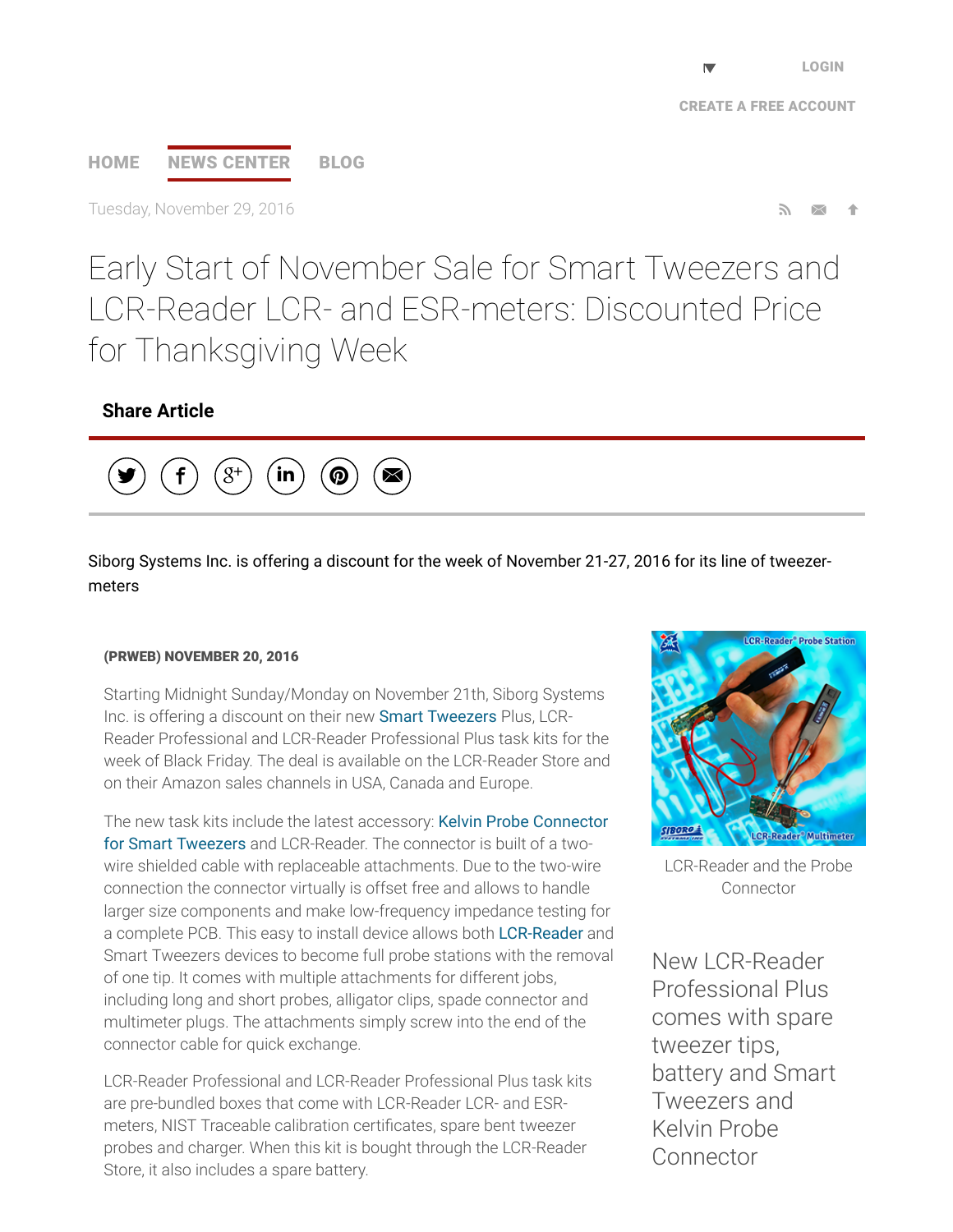LCR-Reader is a simplified version of the Smart Tweezers LCR- and [ESR-meters; with less features but while still keeping a basic accura](http://www.prweb.net/Redirect.aspx?id=aHR0cDovL3d3dy5zbWFydHR3ZWV6ZXJzLmNh)cy of 0.5%. This device is controlled with a one-button navigation and is chargeable via micro-USB.

Siborg's other offered **Smart Tweezers LCR- and ESR-meters** have a basic accuracy of 0.2% and extensive menus for more customized measurements. This device also comes with spare bent ergonomic tweezer tips, NIST traceable calibration and the Probe Connector. Amongst various Smart Tweezers task kits, the new Bluetooth model is also offered. This model is interfaced with National Instruments LabView allowing to use the measurement data readily for post-processing.

Over the past year, Siborg worked in creating a new calibration fixture that could handle the full range of measurements performed by LCR-Reader and other tweezer-based testers. This fixture was then verified by Navair Technologies in Toronto, Ontario and granted Siborg the ability to begin offering NIST traceable calibration certificates for LCR-Reader devices. This was a relief to professionals looking for an easy to use tweezer-based LCR- and ESR-meter with high accuracy but without the high price tag. The ability to provide traceable calibration was a hindrance to professionals owning the LCR-Reader.

Be sure to visit the LCR-Reader Store for Siborg's Black Friday Sale for the week of November 21st to 27th to get 20% off the LCR-Reader Professional, LCR-Reader Professional Plus and [Smart Tweezers](http://www.prweb.net/Redirect.aspx?id=aHR0cDovL3d3dy5zbWFydHR3ZWV6ZXJzLmNvbS5ydQ==) Plus task kits.

Besides, Siborg will offer other tweezer-like tools such as LED Test Tweezers and SMD Test Tweezers that could add tweezer-meter functionality to any digital multimeter.

About Siborg Systems Inc.

The [Smart LED Tester Tweezers](http://www.prweb.net/Redirect.aspx?id=aHR0cDovL3d3dy5sY3ItcmVhZGVyLmNvbS9sZWRfdGVzdF90d2VlemVycy5odG1s) provides an LED test capability as well as a conventional multimeter capabilities when connected to any regular multimeter. Smart LED Test Tweezers primarily designed for testing through-hole and surface-mount LEDs, The device uses a 12 VDC output for testing LEDs and has adjustable current ratings of 20, 10 and 5mA. When the LED Test Tweezers is connected to a digital multimeter via provided pair of cables it effectively becomes a Tweezer multimeter with the same functionality as the connected multimeter to test switches, circuitry, fuses, wires, shorts and more.

The other product, SMD Test Tweezers connect to most multimeters with 4 mm jacks and enable the tweezer-meter action with the full functionality of the multimeter it is connected to. The Test Tweezers are priced under \$10 and can handle Surface Mount Components as small as 0402 size.

Established in 1994, Siborg is a source of engineering hardware and software tools for the semiconductor and electronics industry. Located in the city of Waterloo, Ontario, it enjoys being a part of the local world-renowned high-tech community.

For more information 24 Combermere Crescent Waterloo, Ontario N2L 5B1 Canada

Phone: 1-519-888-9906 Toll free: 1-877-823-7576 Fax: 1-519-725-9522 Online: [http://www.siborg.com](http://www.prweb.net/Redirect.aspx?id=aHR0cDovL3d3dy5zaWJvcmcuY29t)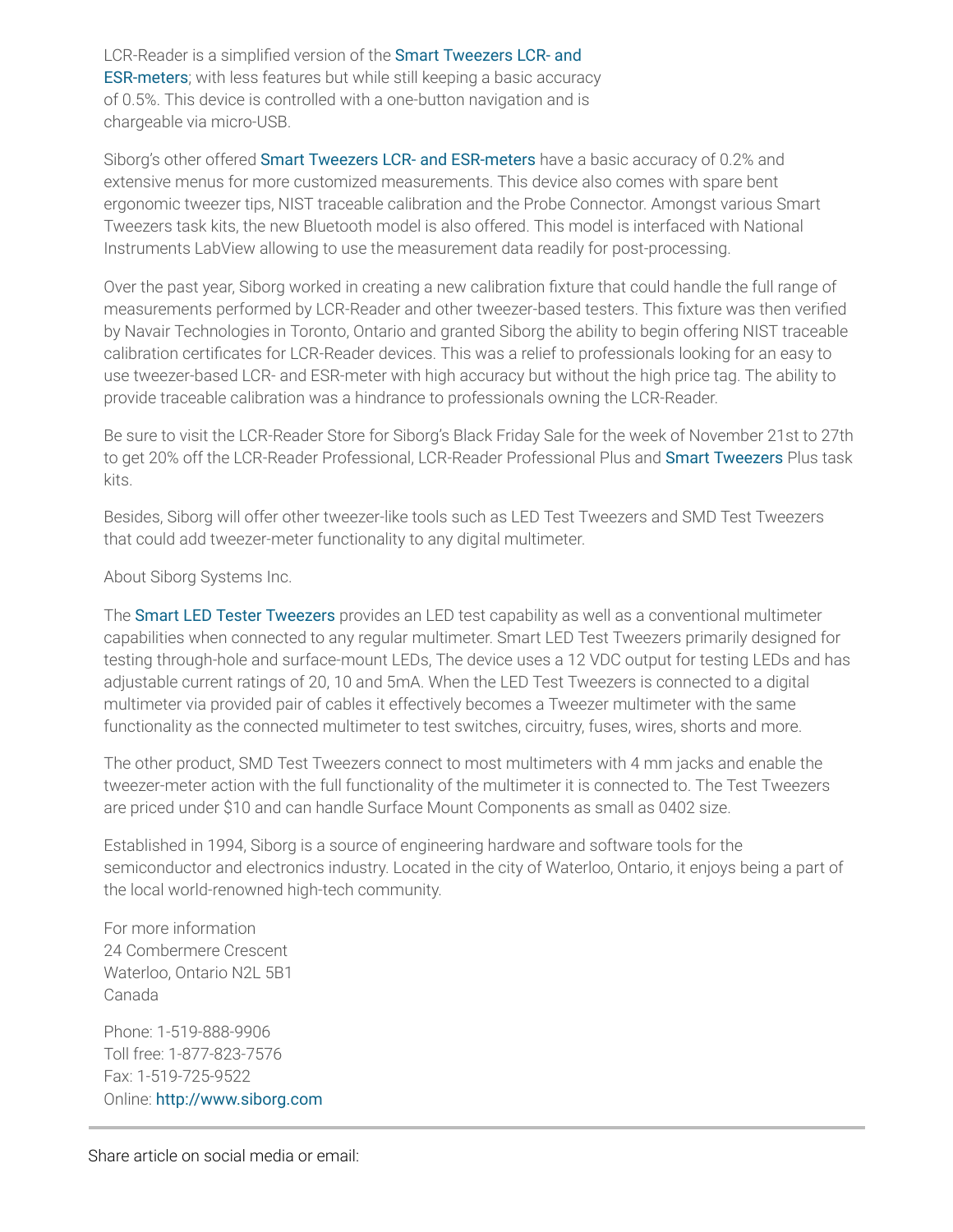

View article via:

[PDF](http://www.prweb.com/pdfdownload/13846372.pdf) [PRINT](http://www.prweb.com/printer/13846372.htm)

#### Contact Author

| <b>MICHAEL OBRECHT</b>                              |  |
|-----------------------------------------------------|--|
| Siborg Systems Inc.<br>+1 (519) 888-9906<br>Email > |  |
| @LCR_Reader<br>Follow >                             |  |
| <b>Siborg Systems Inc</b><br>since: 05/2012<br>Like |  |
| <b>Siborg Systems Inc</b><br>$\dot{\mathbf{m}}$     |  |
| Follow us on                                        |  |
| $8^+$                                               |  |

VISIT [WEBSITE](http://www.prweb.net/Redirect.aspx?id=aHR0cDovL3d3dy5sY3ItcmVhZGVyLmNvbQ==)

## Media



[LCR-Reader Probe Connector Kit extends the reach of LCR-Reader's probes](http://ww1.prweb.com/prfiles/2016/06/21/13846372/measurementone.jpg)



LCR-Reader Probe Connector Kit [5 replaceable attachements for longer-reaching probes](http://ww1.prweb.com/prfiles/2016/06/21/13846372/pieces.jpg)



LCR-Reader Professional Plus Now comes with Kelvin Probe Connector, NIST Traceable Calibration Certificate, Spare Bent Tweezer Probes and Extra Battery